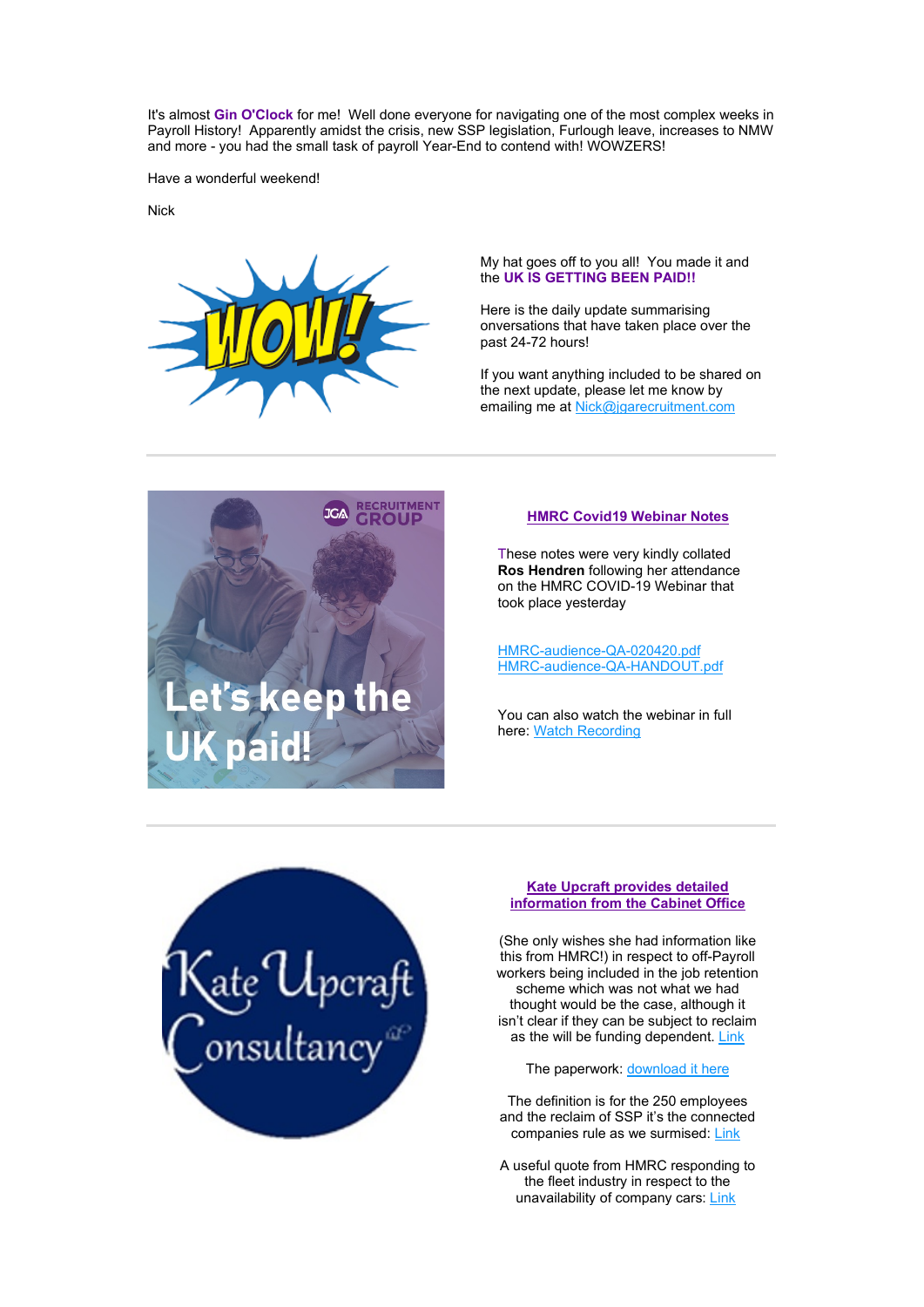Martin Lewis (our new not best friend in payroll!) says this is now an official statement from HMRC on widening the reinstatement pool to include those who have had a new job withdrawn due to COVID-19: [Link](https://news.jgarecruitmentmail.com/395AC097DFD046CAB38BED3887D09F1AF297DD3526891EC8E4C5ECB8BB82C520/ECFB74EA6EB182756BDD77C561823EE2/LE35)

Here's LITRG's summary of benefits' support for employees: [Link](https://news.jgarecruitmentmail.com/A5D7BD3193630FFAA0E6FA1140F259D9EB27C00050C3AC51C8FA51CD9D8D0F37/ECFB74EA6EB182756BDD77C561823EE2/LE35)

You can find a comprehensive central collation of COVID-19 resources on my website [Kateupcraft.com.](https://news.jgarecruitmentmail.com/398EB4A08F79AD509B5C2899A0DD7FF45CBEAA93E4DF9F07CF33C4698AE21377/ECFB74EA6EB182756BDD77C561823EE2/LE35)





## **A Well Done From ME**

I created a quick video on LinkedIn today - you can check it ou[t here](https://news.jgarecruitmentmail.com/CB546944067C271EC1DAC3F569924A970FA26760CF25EDA223DFDA5528DBA713/ECFB74EA6EB182756BDD77C561823EE2/LE35) (any love or likes appreciated)

Essentially, I wanted to say a great well done to all the payroll professionals who have managed to navigate these choppy waters over the past few weeks - you are all an inspiration - as let's be honest, this must have been one of the most challenging weeks in payroll history! ������������

Also, for back issues of these daily digests (or if you want to share them with colleagues) they are now being stored here so you can access them: [Free Covid19 Daily Payroll Digest](https://news.jgarecruitmentmail.com/6C7677BC926190C86E495338504E120C297590B037D43545264E0AC58D67FD70/ECFB74EA6EB182756BDD77C561823EE2/LE35)

[Free Remote Onboarding Guide](https://news.jgarecruitmentmail.com/8D5A7C64C8AF1E16354FEB5EC5C93664099588E3688EB9DE7207688FD9FD2015/ECFB74EA6EB182756BDD77C561823EE2/LE35)

Remember, just because you may have a recruitment freeze right now, it doesn't mean you have to freeze recruitment!

Contact me if I can help with anything at all: [Nick@jgarecruitment.com](mailto:nick@jgarecruitment.com)